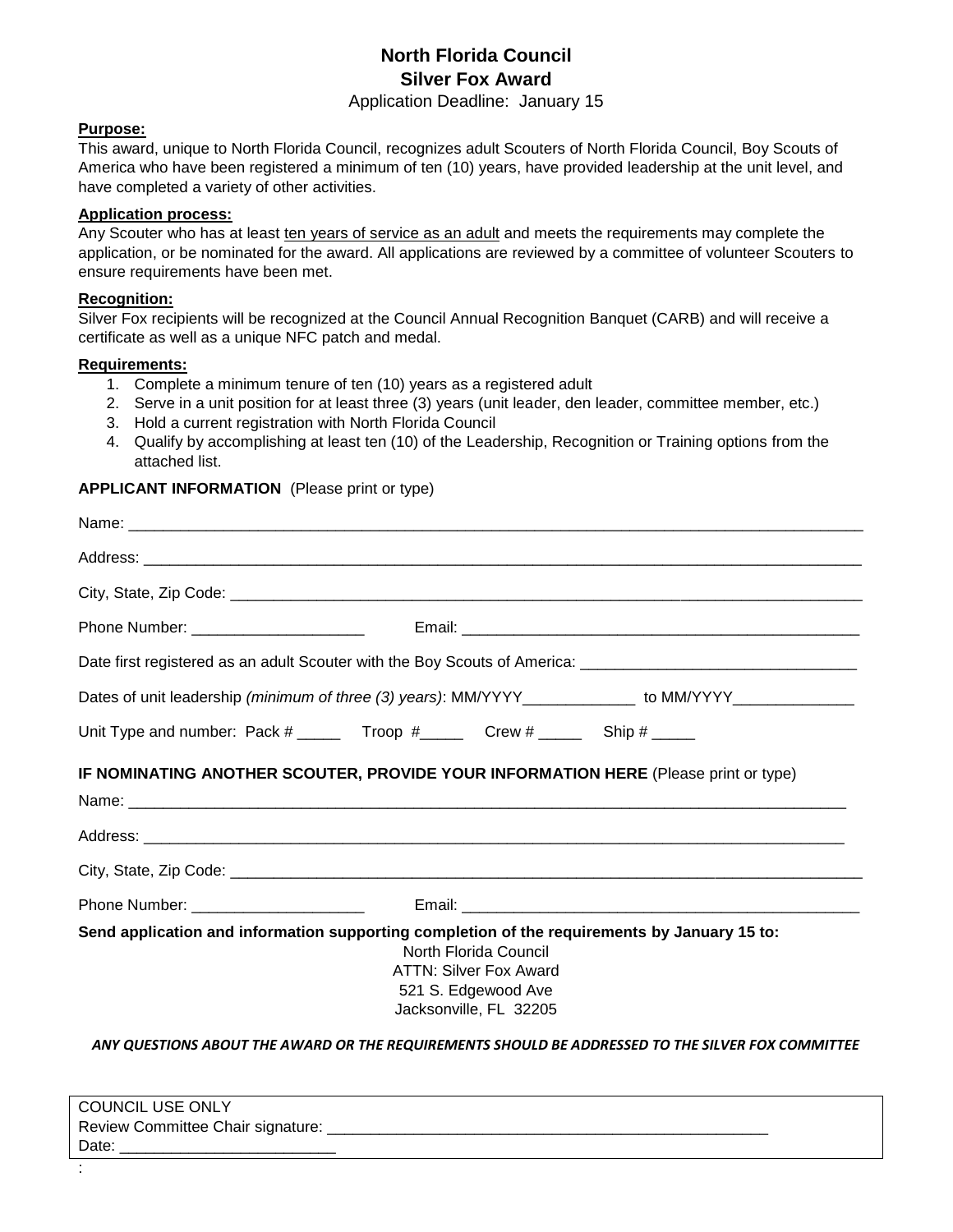### *NORTH FLORIDA COUNCIL SILVER FOX AWARD APPLICATION*

**NAME OF APPLICANT: DATE:**

| MUST COMPLETE ALL THREE (3) BASIC REQUIREMENTS |                                                              |                    |             |  |  |
|------------------------------------------------|--------------------------------------------------------------|--------------------|-------------|--|--|
| CHECK IF<br><b>COMPLETED</b>                   | <b>BASIC REQUIREMENTS</b>                                    | <b>DESCRIPTION</b> | DATE(S)     |  |  |
|                                                | Tenure of at least ten (10) years with BSA                   |                    |             |  |  |
|                                                | Serve in a unit position for at least three (3) years        |                    |             |  |  |
|                                                | Must be currently registered with BSA                        |                    |             |  |  |
|                                                | PLUS AT LEAST TEN (10) OF THE LISTED OPTIONS BELOW           |                    |             |  |  |
| CHECK IF<br><b>COMPLETED</b>                   | <b>COUNCIL/DISTRICT LEADERSHIP</b>                           | <b>DESCRIPTION</b> | DATE(S)     |  |  |
|                                                | Chaired a district or council level event at least once      |                    |             |  |  |
|                                                | District Committee for at least five (5) years               |                    |             |  |  |
|                                                | Commissioner Staff for at least five (5) years               |                    |             |  |  |
|                                                | Council's Executive Board for at least five (5) years        |                    |             |  |  |
|                                                | North Florida Council Campmaster for at least two (2) years  |                    |             |  |  |
|                                                | Adult staff member of NYLT for at least two (2) years        |                    |             |  |  |
|                                                | Adult staff at NFC summer camp or WinterBlast for at least   |                    |             |  |  |
|                                                | two (2) years                                                |                    |             |  |  |
|                                                | Merit badge Counselor for at least five (5) years            |                    |             |  |  |
|                                                | Contingent leader to the National Jamboree or World          |                    |             |  |  |
|                                                | Jamboree at least once                                       |                    |             |  |  |
|                                                | Adult staff member for National or World Jamboree at least   |                    |             |  |  |
|                                                | Member of BSA/NRA Shooting Sports committee for at least     |                    |             |  |  |
|                                                | five (5) years                                               |                    |             |  |  |
|                                                | Contingent leader to a BSA High Adventure Base at least      |                    |             |  |  |
|                                                | Adult advisor for Order of the Arrow chapter or lodge for at |                    |             |  |  |
|                                                | least five (5) years<br>CHECK IF RECOGNITIONS                |                    |             |  |  |
| <b>COMPLETED</b>                               |                                                              |                    | <b>DATE</b> |  |  |
|                                                | Unit Leader's Award of Merit recipient                       |                    |             |  |  |
|                                                | Distinguished Commissioner Award recipient                   |                    |             |  |  |
|                                                | <b>Scouter's Training Award recipient</b>                    |                    |             |  |  |
|                                                | (unit, district, or commissioner level)                      |                    |             |  |  |
|                                                | Scouter's Key recipient                                      |                    |             |  |  |
|                                                | (unit, district, council or commissioner level)              |                    |             |  |  |
|                                                | Skipper's Key recipient                                      |                    |             |  |  |

1